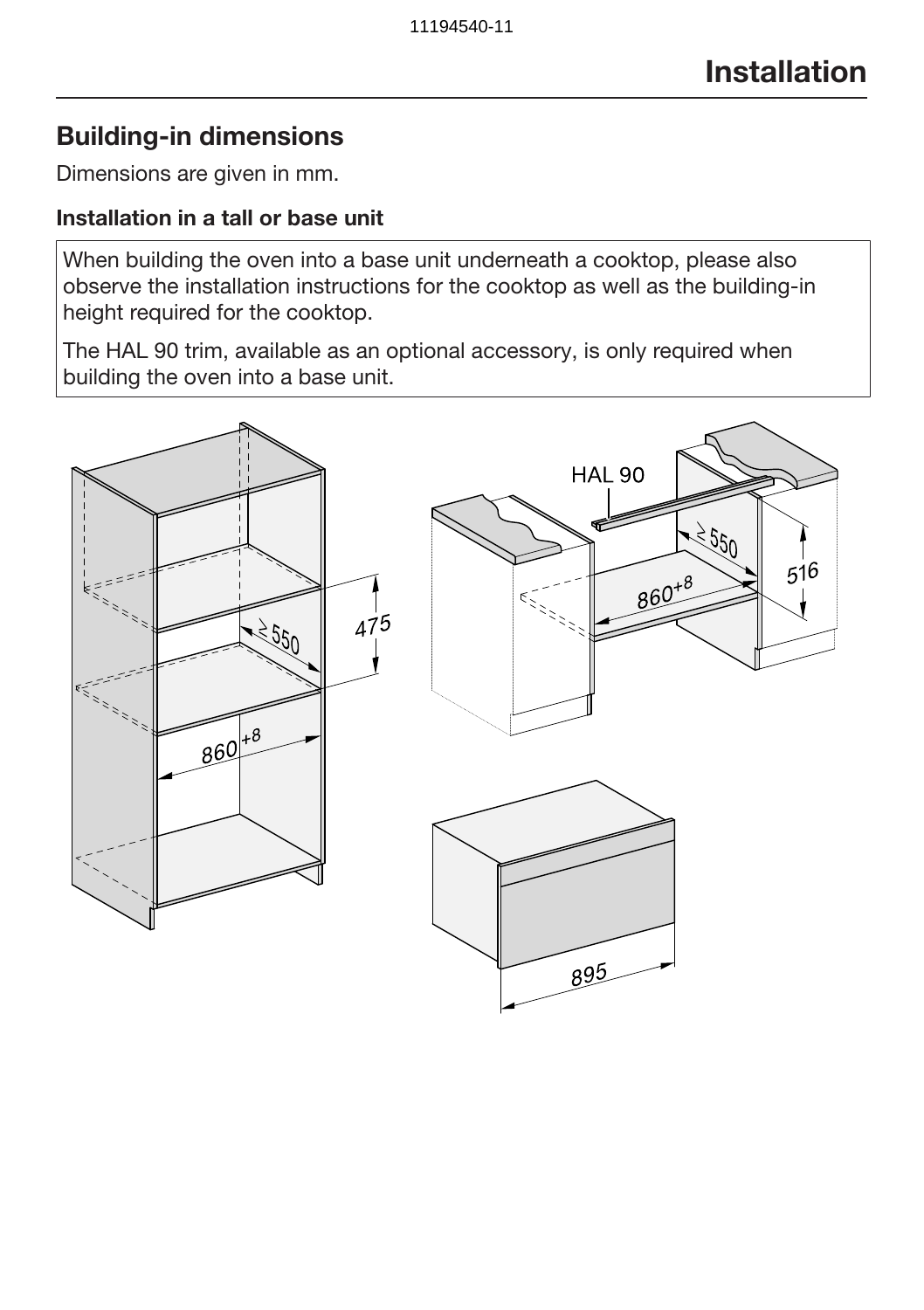## Tall unit side view

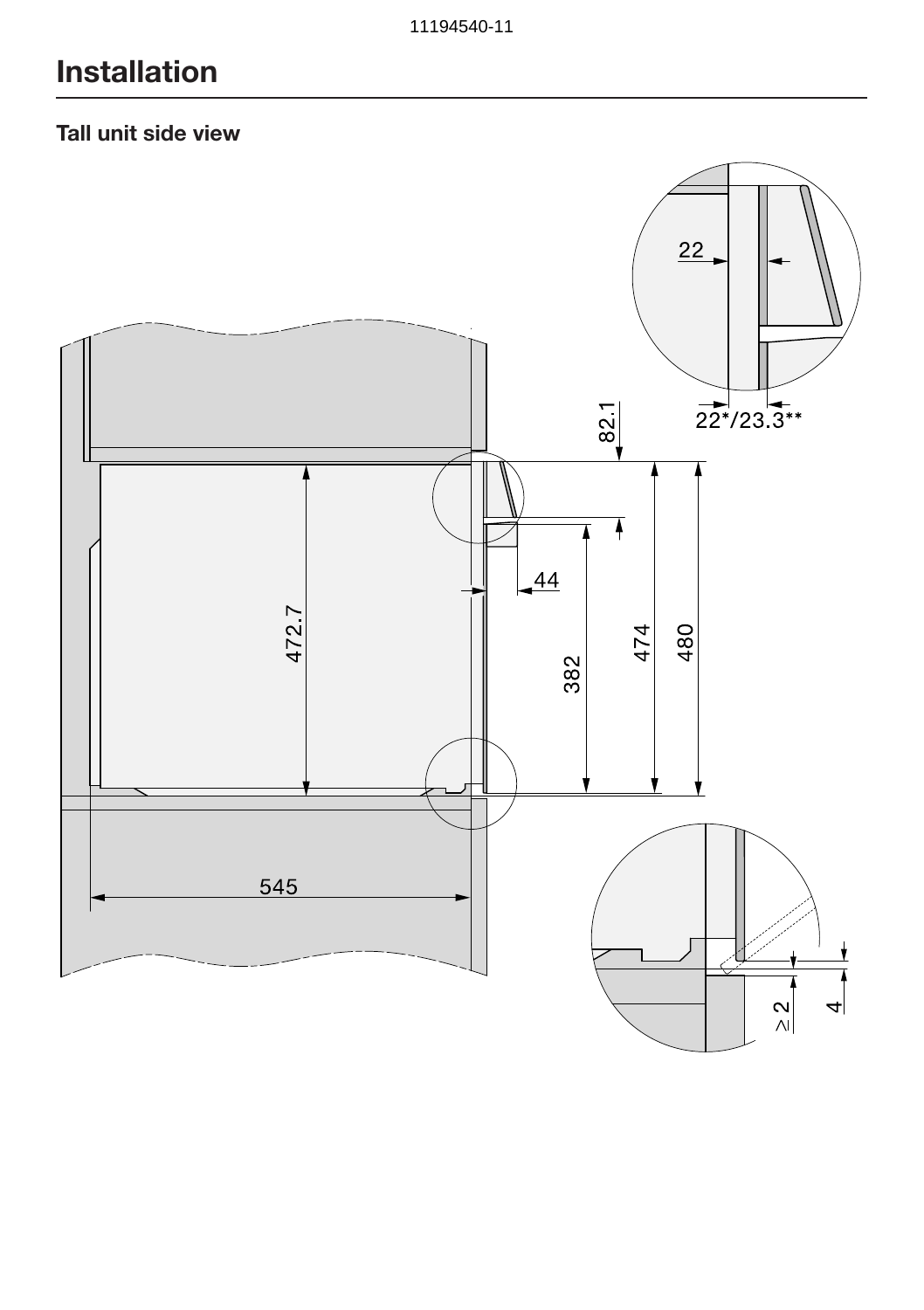### Base unit side view

The HAL 90 trim is available as an optional accessory.

Fix the HAL trim into the unit cut-out under the worktop.

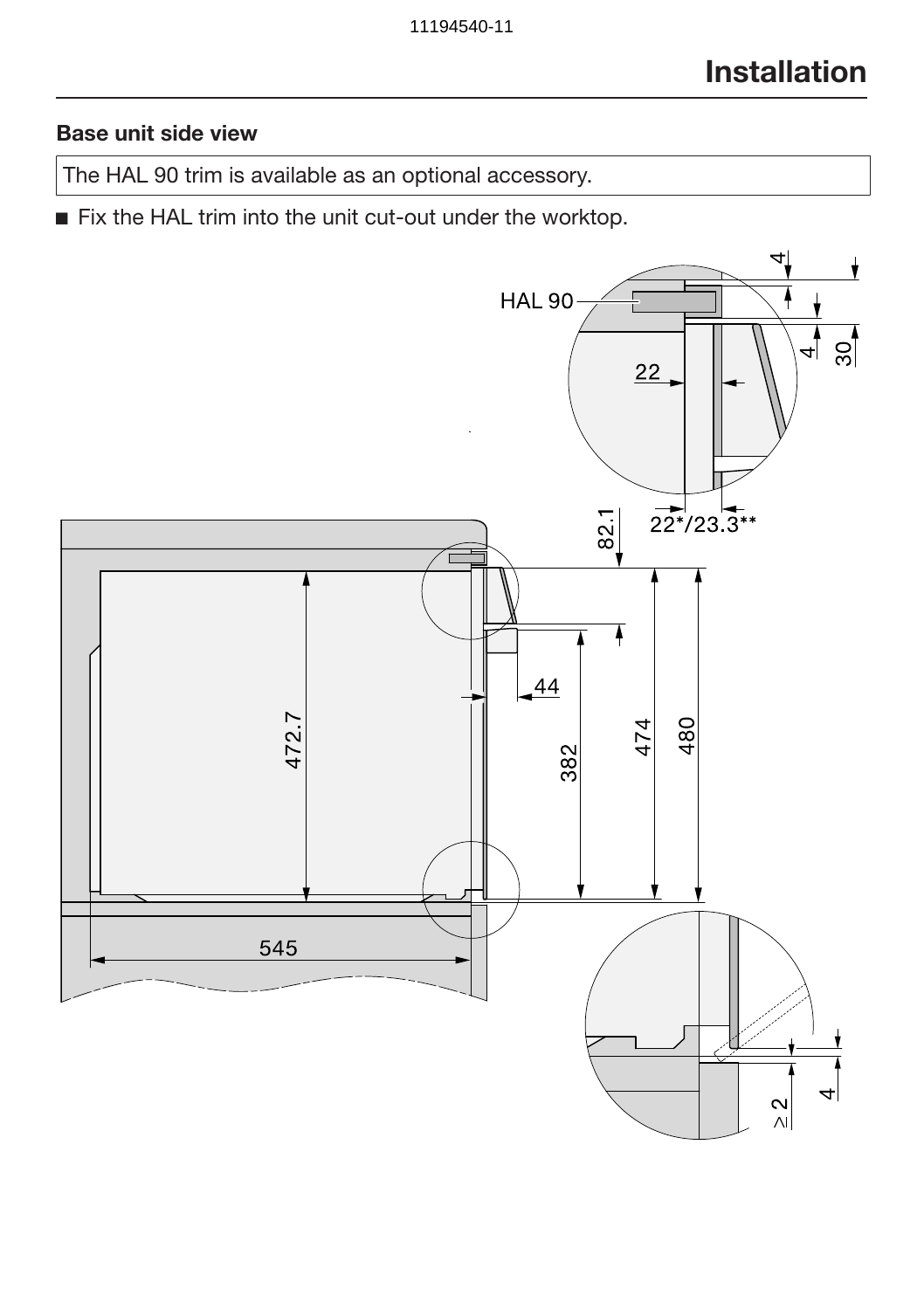## Connections and ventilation



- **1** Front view
- $\ddot{ }$  Mains connection cable, length = 2,000 mm
- <sup>3</sup> No connections permitted in this area
- 4) Ventilation cut-out, min. 150 cm<sup>2</sup>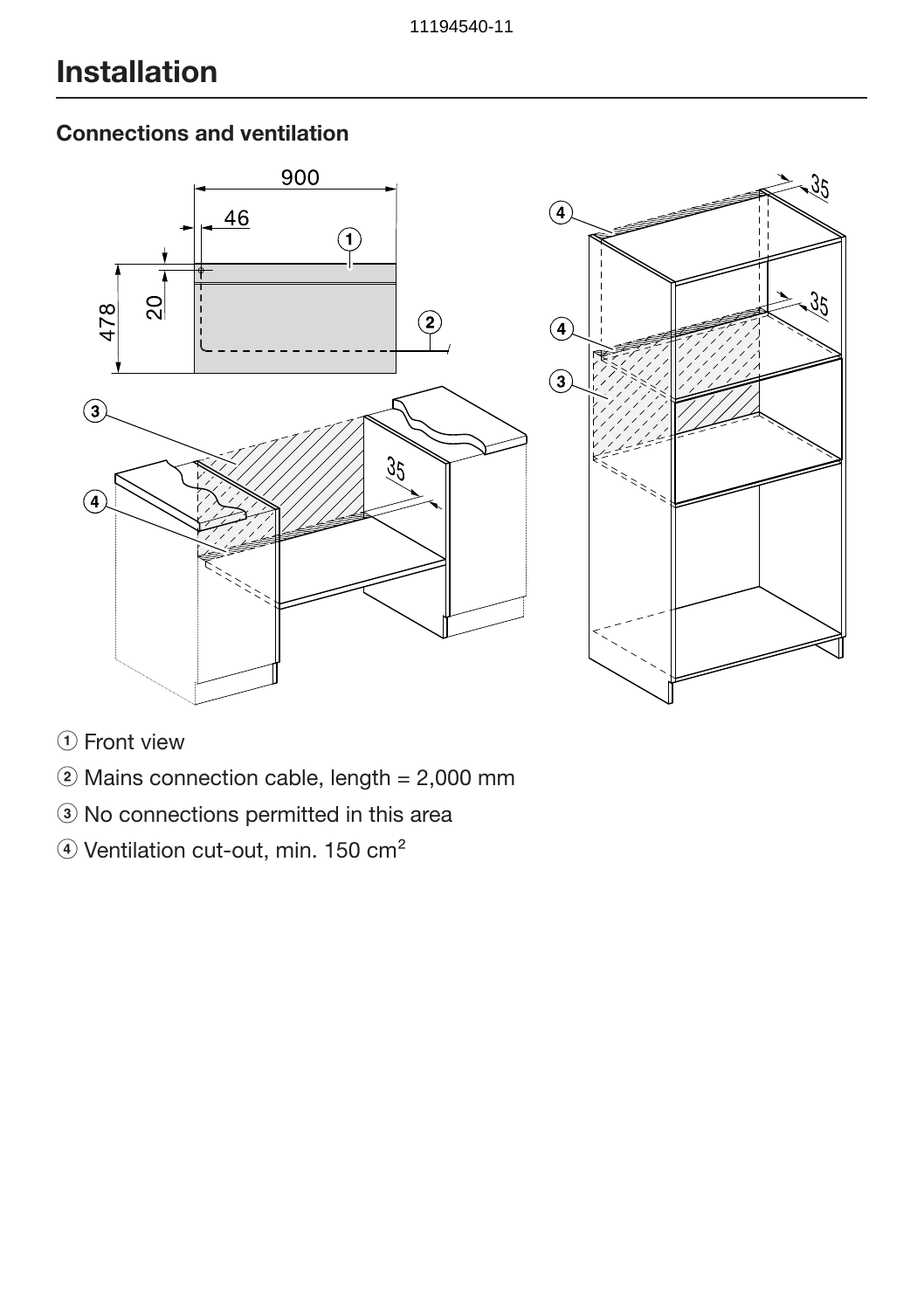## Installing the oven

For safety reasons, the oven may only be used after it has been fully installed.

The oven requires a sufficient supply of cool air for efficient operation. The required supply of cool air must not be excessively heated by other heat sources (e.g. solid fuel stoves).

The following must be observed when installing the appliance: Make sure that the shelf that the oven sits on does not touch the wall. Do not fit heat insulation strips to the side walls of the housing unit.

Connect the mains cable from the oven to the electricity supply.

Do not carry the oven by the door handle. The door can be damaged. Use the handle cut-outs on the side of the housing to lift the appliance.

It is a good idea to remove the door (see "Cleaning and care - Removing the door") and the accessories before installing the appliance. This makes the oven lighter when you push it into the housing unit and you do not run the risk of lifting it by the door handle by mistake.

- Remove the carry handles.
- **Push the oven into the housing unit** and align it.
- Open the door, if you have not removed it.



- Use the screws supplied to secure the oven to the side walls of the housing unit.
- Refit the door, if necessary (see "Cleaning and care - Fitting the door").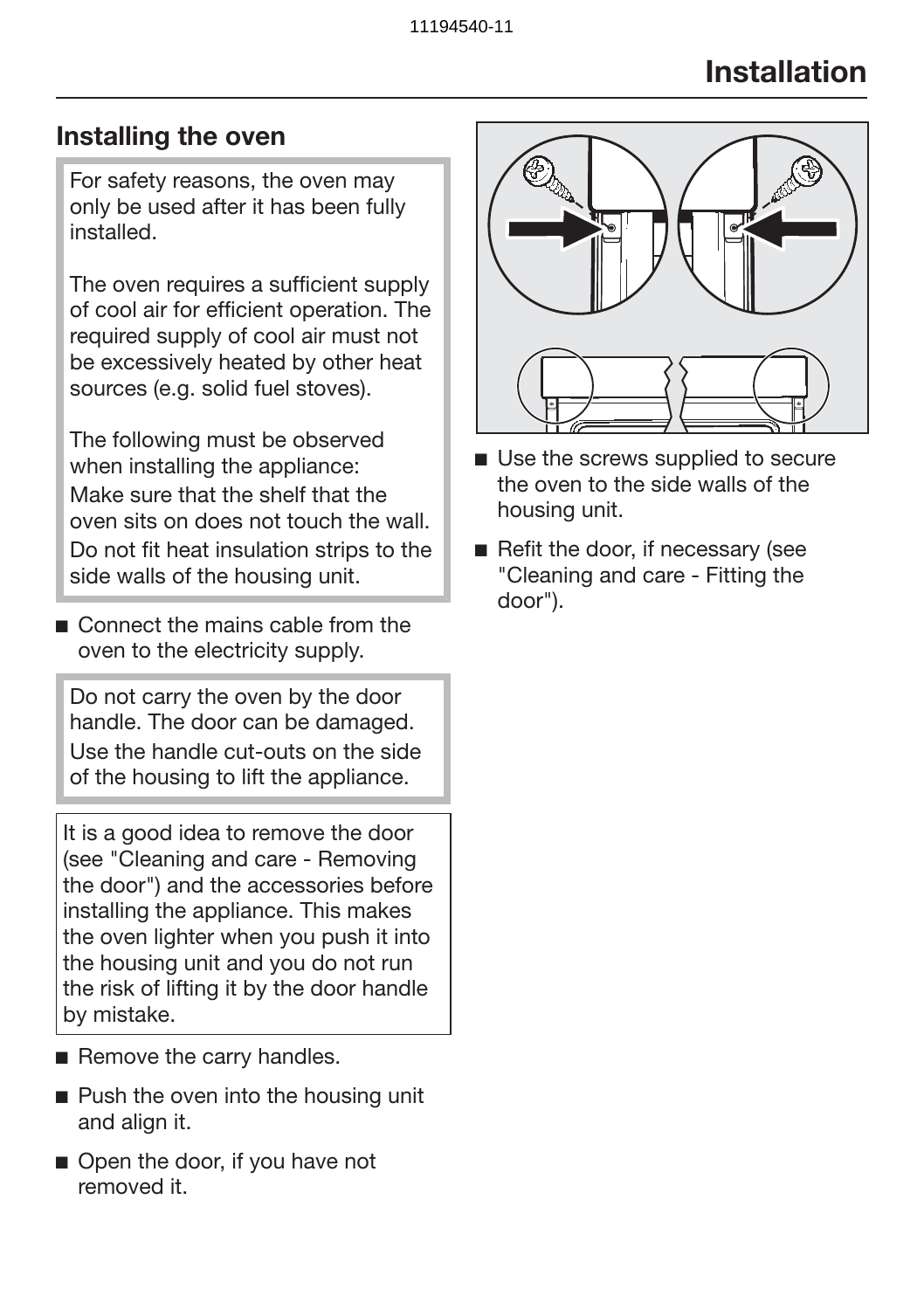## Electrical connection

 $\bigwedge$  Danger of injury! Miele cannot be held liable for unauthorised installation, maintenance and repair work as this can be dangerous to users.

Connection to the electrical mains may only be carried out by a qualified electrician in accordance with national and local regulations and the additional regulations of the local electrical supply companies.

Connection of this appliance must comply with national and local safety regulations.

Connection to a switched socket is recommended as this provides easier access in the case of a service call.

If the appliance is **hardwired** or if the switch is not accessible after installation, an additional means of disconnection must be provided for all poles.

Suitable means of disconnection include switches with an all-pole contact gap of at least 3 mm. These include isolator switches, fuses and relays.

#### Voltage, rated load and fuse rating

are given on the data plate situated at the front of the oven compartment. Please ensure the connection data matches the household supply.

When contacting Miele, please quote the following:

- Model number
- Serial number
- Connection data (voltage/frequency/ maximum rated load)

If the mains connection cable is damaged, it must be replaced by a suitably qualified electrician with a specialist connection cable of type H 05 VV-F, available from Miele, in order to avoid a hazard.

Temporary or permanent operation with a self-sufficient or non-mains synchronous energy supply system (e.g. isolated networks, back-up systems) is possible. A requirement for the operation is that the energy supply system complies with all current local and national requirements that apply to stand-alone, solar and/or battery systems.

The protective measures provided in the domestic installation and in this Miele product must also be assured in their function and operation in isolated operation or in non-mains synchronous operation, or replaced with equivalent measures in the installation.

#### **Oven**

This oven is supplied with an approx. 2.0 m long cable for connection to the mains electricity supply.

Maximum rated load: see data plate.